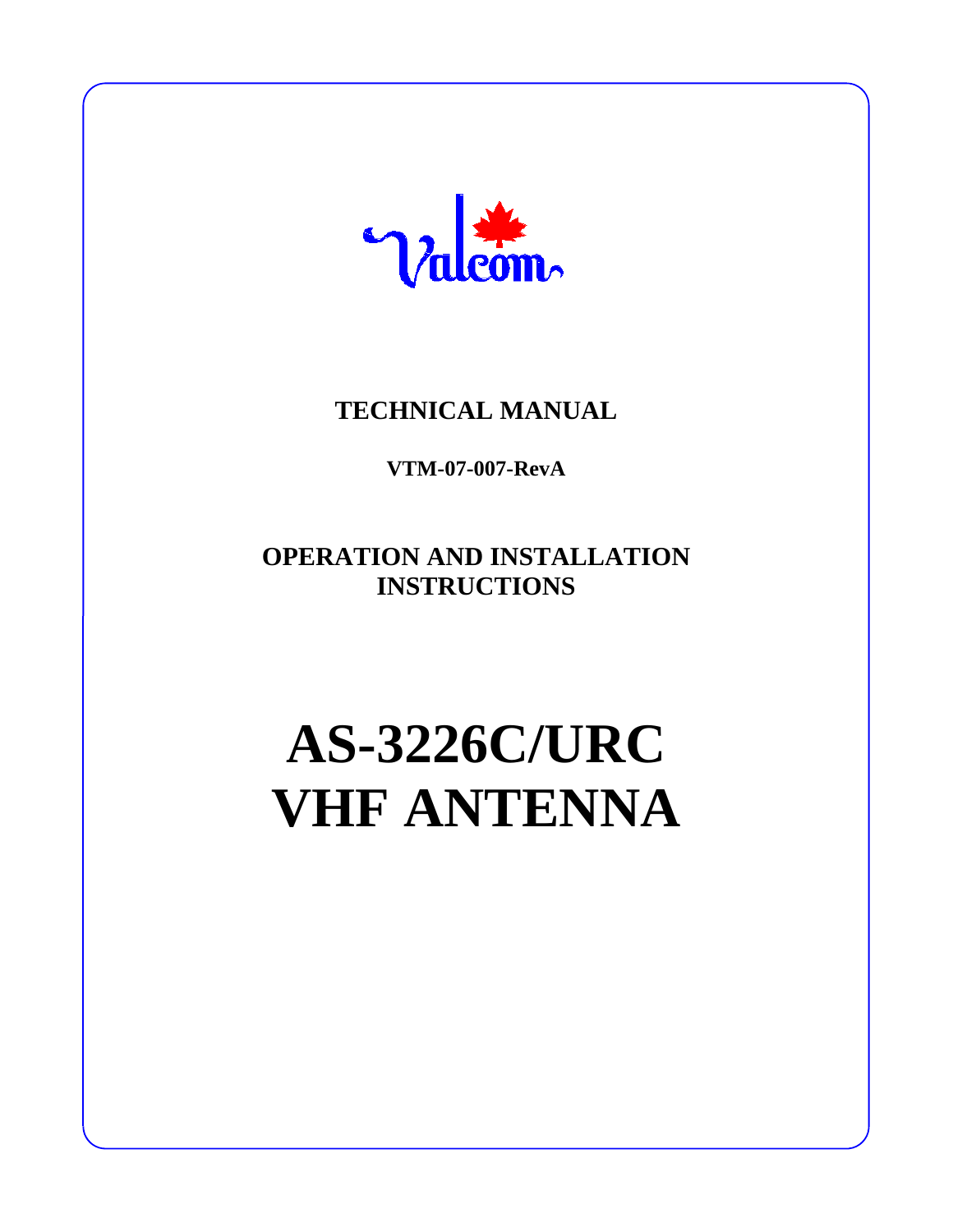#### **REVISION SHEET**

| <b>Revision</b> | <b>Description</b>                                            | <b>Date</b>       |
|-----------------|---------------------------------------------------------------|-------------------|
|                 | - Original Issue -                                            | November 13, 2007 |
| $\mathbf{A}$    | - Fixed base dimensions on page 15<br>- Edited Reference info | February 25, 2019 |
|                 |                                                               |                   |
|                 |                                                               |                   |
|                 |                                                               |                   |
|                 |                                                               |                   |
|                 |                                                               |                   |
|                 |                                                               |                   |
|                 |                                                               |                   |
|                 |                                                               |                   |
|                 |                                                               |                   |
|                 |                                                               |                   |
|                 |                                                               |                   |
|                 |                                                               |                   |
|                 |                                                               |                   |

Errors in this publication can be reported to the Manufacturer. Refer to Section 7 for contact information and address attention to the Engineering Department.

**Valcom Manufacturing Group, Inc.**

**175 Southgate Drive, P.O. Box 603, Guelph, Ontario, Canada N1H 6L3 Tel: 519-824-3220 Fax: 519-824-3411 Web Site: www.valcom-guelph.com E-mail: enquiries@valcom-guelph.com**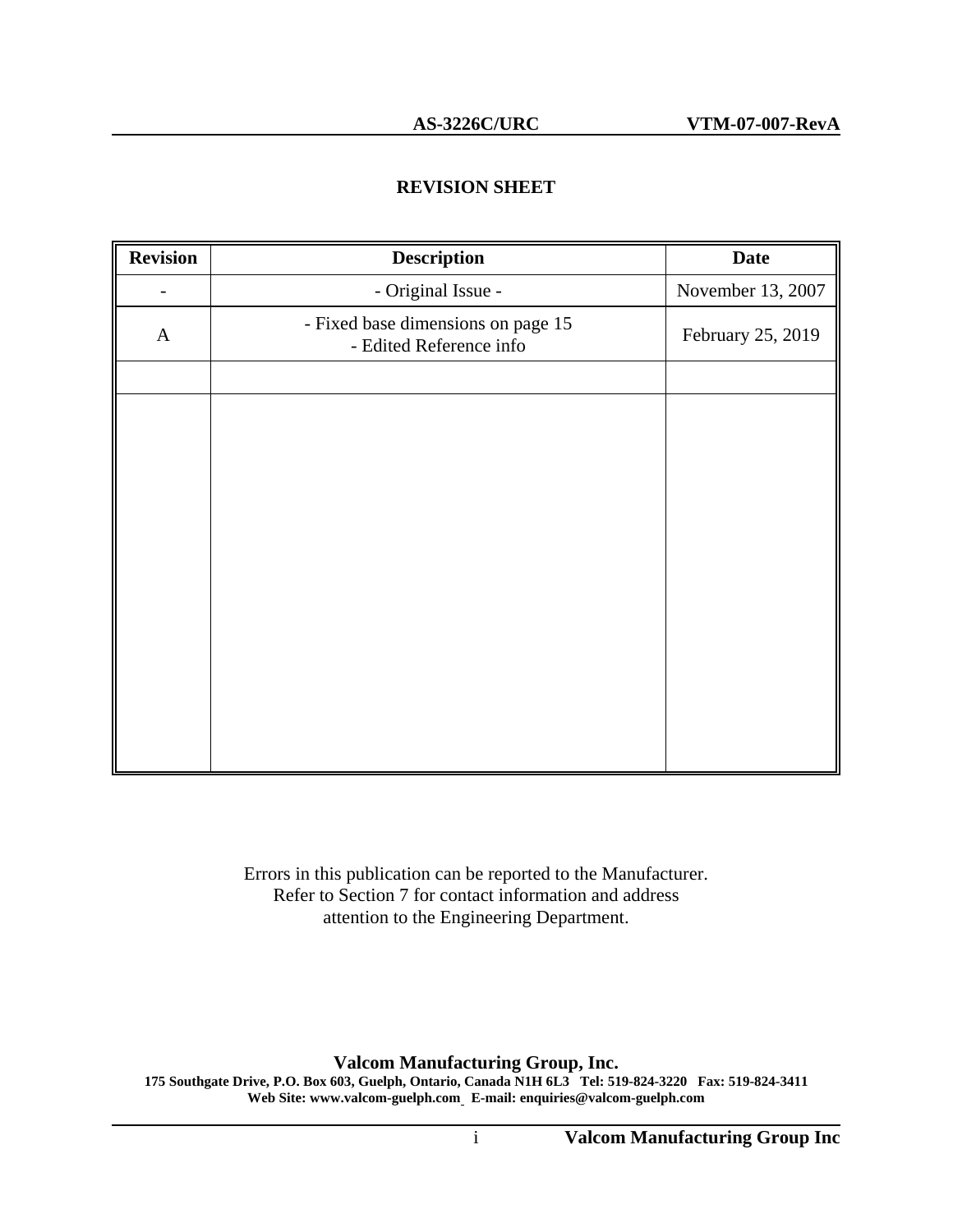### **TABLE OF CONTENTS**

#### **Section Page**

| 1                | $1 - 1$<br>$1 - 2$<br>$1 - 3$<br>$1 - 4$<br>$1 - 5$<br>$1-6$<br>$1 - 7$                                          | <b>GENERAL INFORMATION AND SAFETY PRECAUTIONS  1</b><br>-1<br>-1 |  |  |
|------------------|------------------------------------------------------------------------------------------------------------------|------------------------------------------------------------------|--|--|
| $\overline{2}$   | $2 - 1$                                                                                                          |                                                                  |  |  |
| 3                | a.<br>$\mathbf b$ .                                                                                              | 3-1 Functional Description<br>6<br>6                             |  |  |
| $\boldsymbol{4}$ | $4 - 1$<br>$4 - 2$<br>$4 - 3$<br>$4 - 4$<br>a.<br>b.<br>$\mathbf{C}$ .<br>$\mathbf{d}$ .<br>e.<br>f.<br>g.<br>h. | 7<br>$\overline{7}$<br>7<br>8<br>8<br>8<br>8<br>8<br>8<br>9<br>9 |  |  |
|                  | $5 - 1$<br>$5 - 2$<br>$5 - 3$<br>$5 - 4$                                                                         | <b>TROUBLESHOOTING</b><br><b>10</b><br><b>10</b><br>10           |  |  |
| 6                | $6-1$                                                                                                            | <b>12</b>                                                        |  |  |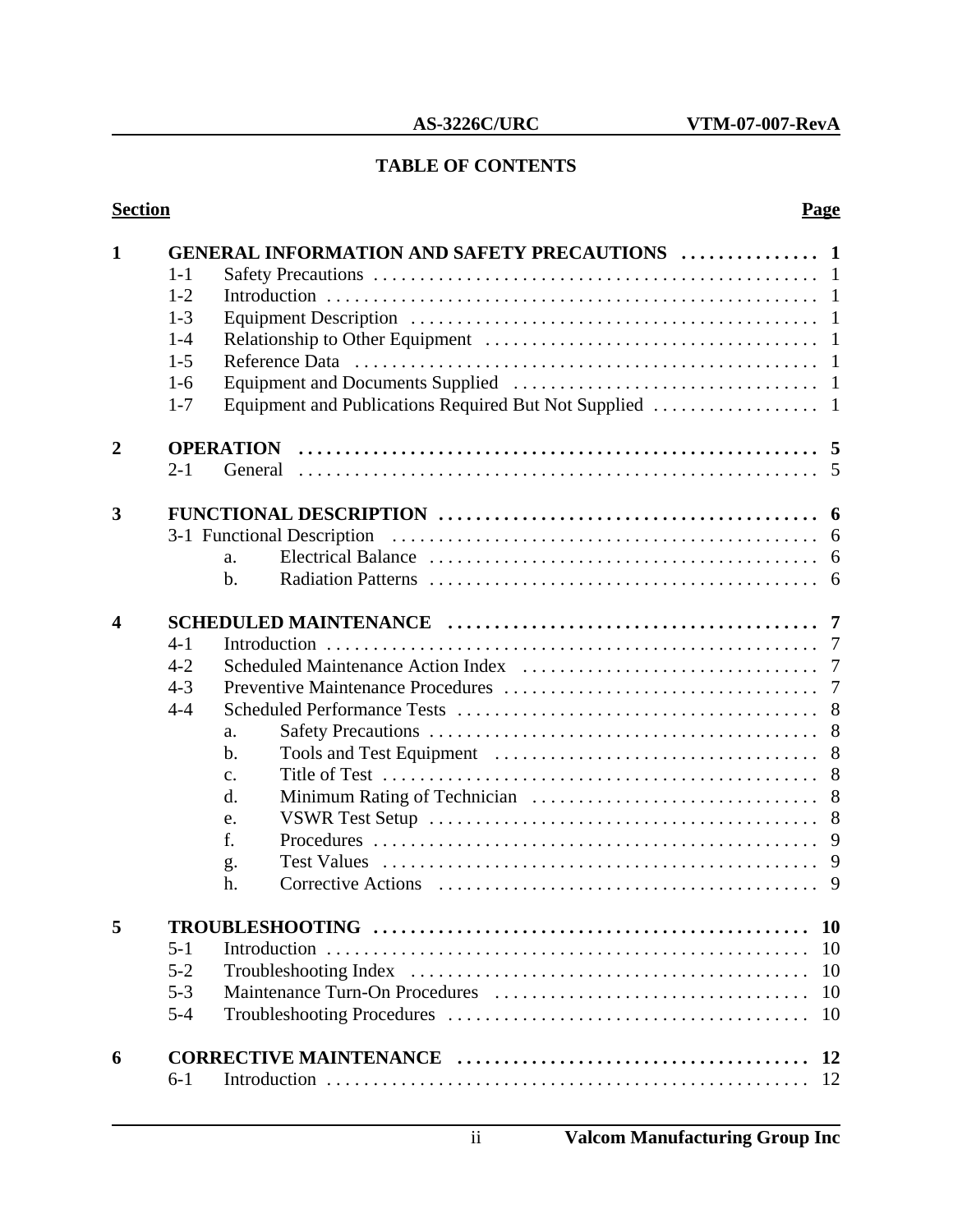|                | $6-2$   |             |  |
|----------------|---------|-------------|--|
|                | $6 - 3$ |             |  |
| $\overline{7}$ |         |             |  |
|                | $7-1$   |             |  |
|                |         | a.          |  |
|                |         | $h_{\cdot}$ |  |
|                |         |             |  |
| 8              |         |             |  |
|                | $8 - 1$ |             |  |
|                | $8-2$   |             |  |
|                | $8-3$   |             |  |
|                | $8-4$   |             |  |
|                | $8-5$   |             |  |
|                | $8-6$   |             |  |

#### **LIST OF FIGURES**

#### **Figure Page**

| $1-1$   |  |
|---------|--|
| $3-1$   |  |
| $4 - 1$ |  |
| $8 - 1$ |  |

### **LIST OF TABLES**

#### **Table Page**

| $1-2$   |  |
|---------|--|
| $1 - 3$ |  |
| $1-4$   |  |
| $4-1$   |  |
| $5 - 1$ |  |
| $5 - 2$ |  |
| $7 - 1$ |  |
|         |  |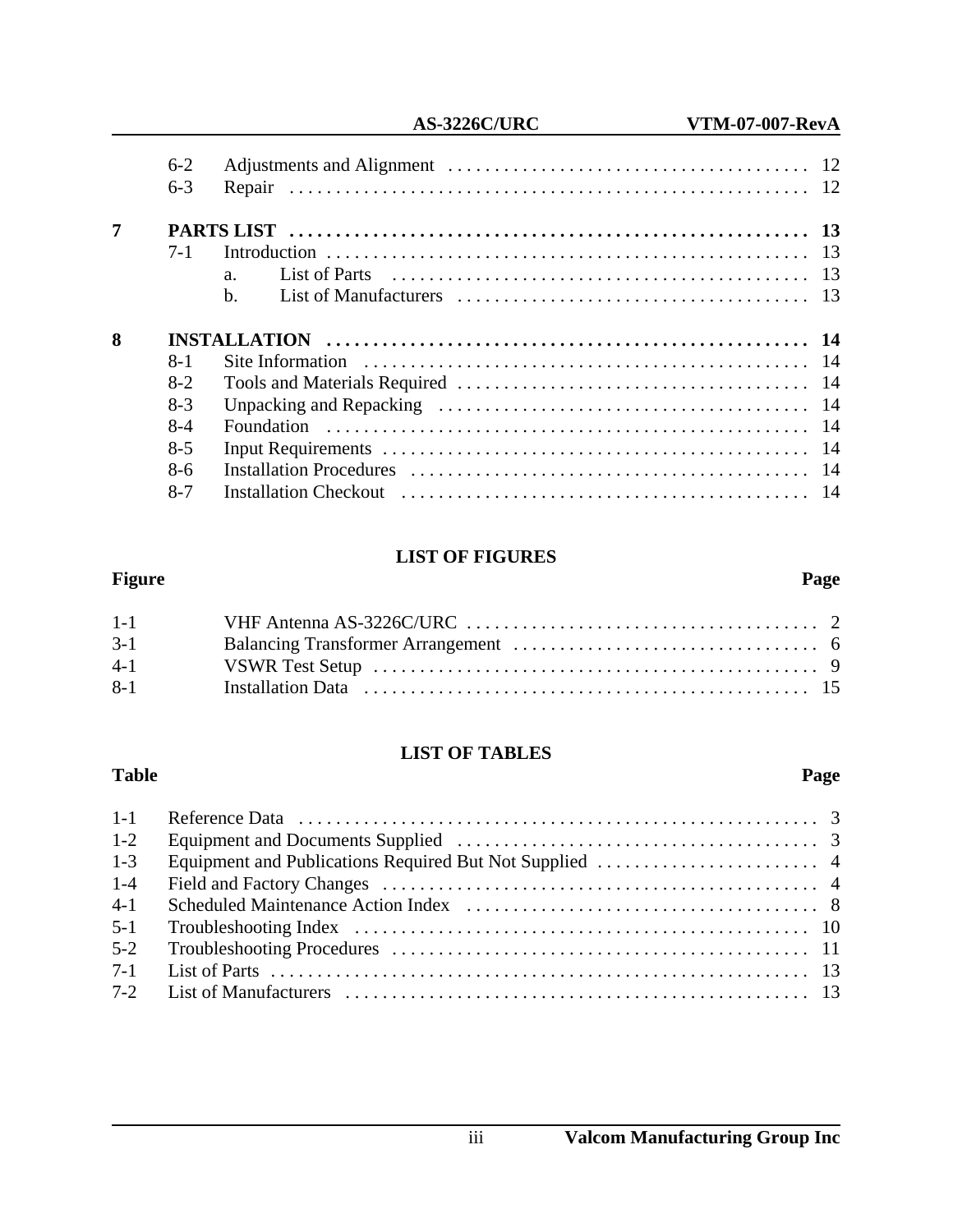#### **SECTION 1 GENERAL INFORMATION AND SAFETY PRECAUTIONS**

**1-1. SAFETY PRECAUTIONS**. When working in the vicinity of VHF Antenna AS-3226C/URC, make sure the antenna is de-energized in accordance with the WARNING in paragraphs 4-3 and 4-4, and when testing the antenna, make sure the test equipment is properly grounded in accordance with WARNING in paragraph 4-4.

**1-2. INTRODUCTION**. This manual provides general information, operating and functional descriptions, maintenance and troubleshooting instructions, parts list data, and installation data for VHF Antenna AS-3226C/URC.

**1-3. EQUIPMENT DESCRIPTION**. The AS-3226C/URC VHF Antenna (see figure 1-1) is a general purpose, high performance, reliable, vertically polarized, broadband dipole covering the 30 to 108 MHz frequency range. It is designed for use under the severe environmental conditions encountered aboard naval vessels. It is used for either receiving or transmitting Very High Frequency signals. The antenna is a base-mounted light-weight, single piece fiberglass vertical dipole.

**1-4. RELATIONSHIP TO OTHER EQUIPMENT**. The AS-3226C/URC VHF Antenna interfaces with the ship's VHF receiving and transmitting equipment.

**1-5. REFERENCE DATA**. Table 1-1 lists the reference data for the antenna.

**1-6. EQUIPMENT AND DOCUMENTS SUPPLIED**. Table 1-2 lists the equipment and documents supplied.

**1-7. EQUIPMENT AND PUBLICATIONS REQUIRED BUT NOT SUPPLIED**. Table 1-3 lists the equipment and publications required but not supplied.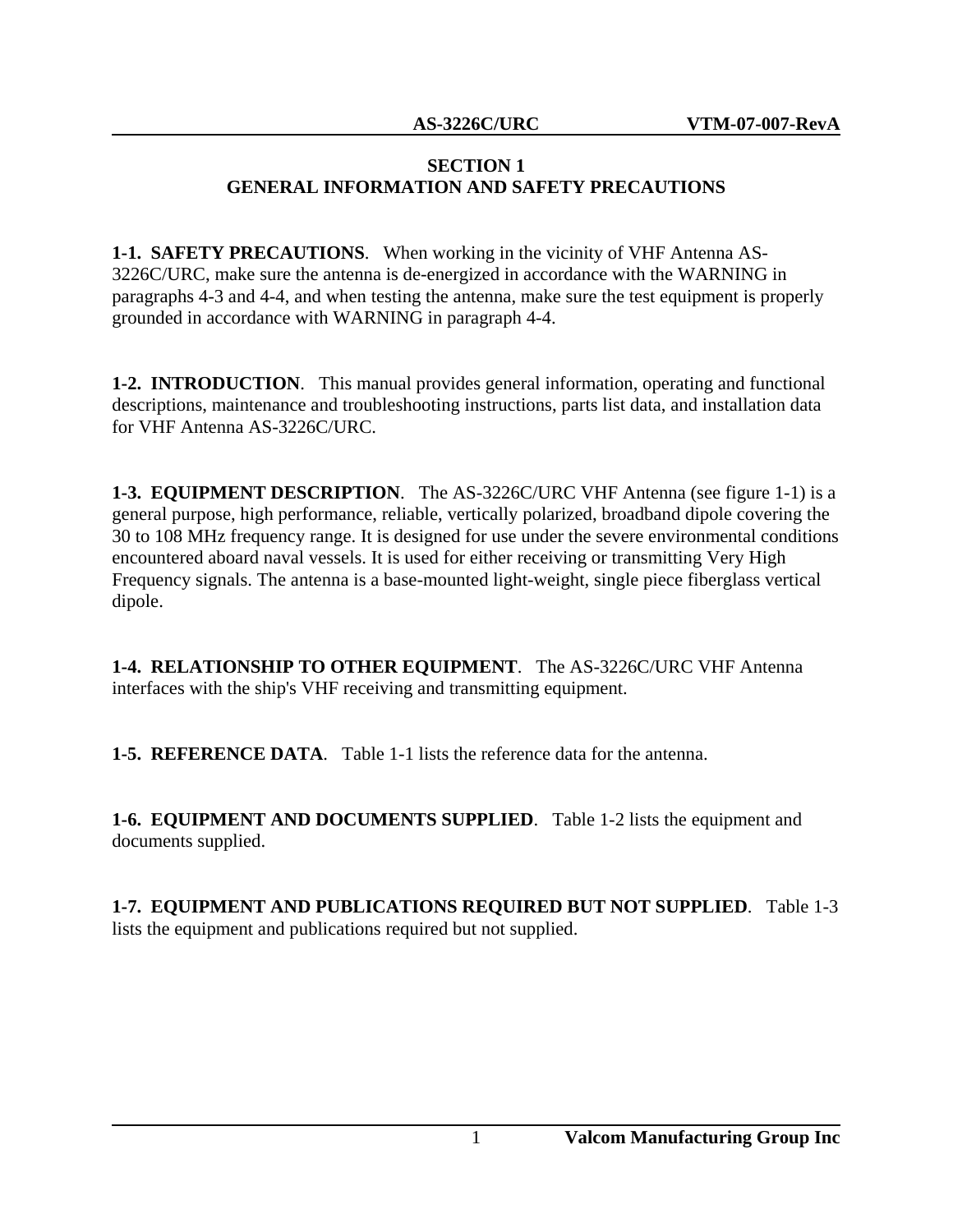

**Figure 1-1** VHF Antenna AS-3226C/URC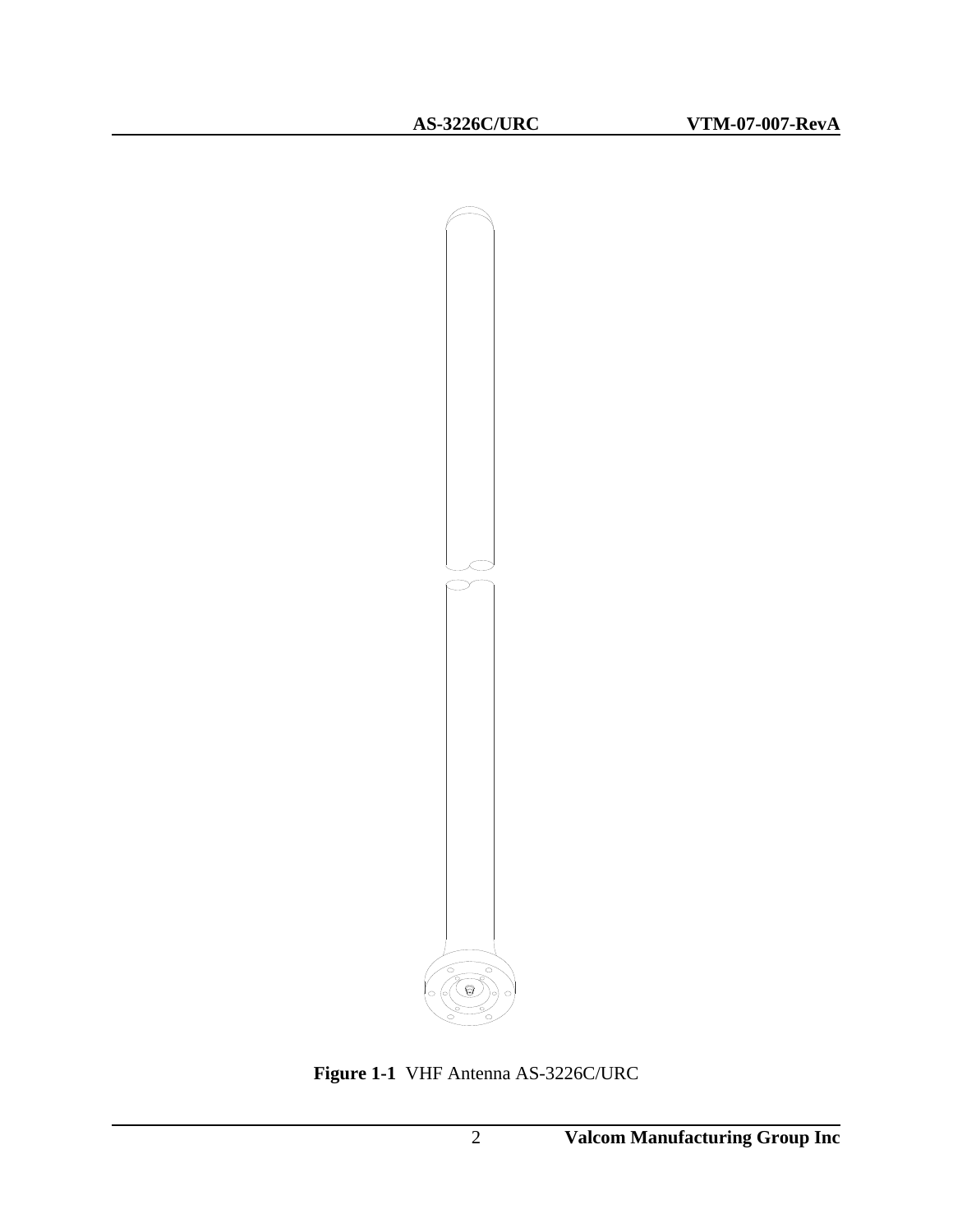| <b>Parameter</b>         | Specification                                                                                      |  |  |
|--------------------------|----------------------------------------------------------------------------------------------------|--|--|
| Nomenclature             | Antenna AS-3226C/URC                                                                               |  |  |
| Manufacturer             | 35736<br>Valcom Manufacturing Group Inc                                                            |  |  |
| <b>Frequency Range</b>   | 30 to 108 MHz                                                                                      |  |  |
| Impedance                | 50 ohms                                                                                            |  |  |
| VSWR                     | less than $3.0:1$                                                                                  |  |  |
| Polarization             | Vertical                                                                                           |  |  |
| <b>Power Capability</b>  | 1000 watts                                                                                         |  |  |
| Gain                     | 0 dBi (nominal)                                                                                    |  |  |
| <b>Radiation Pattern</b> | Horizontal - omnidirectional<br>Vertical - figure 8                                                |  |  |
| Temperature              | Operating: $-54^{\circ}$ C to $+65^{\circ}$ C<br>Non Operating: $-62^{\circ}$ C to $+71^{\circ}$ C |  |  |
| <b>Wind Velocity</b>     | $120$ mph                                                                                          |  |  |
| Humidity<br>95%          |                                                                                                    |  |  |
| <b>Shock</b>             | Qualified to meet MIL-S-901C, Grade A                                                              |  |  |
| Vibration                | Qualified to meet MIL-STD-167, Type I                                                              |  |  |

**Table 1-2. Equipment and Documents Supplied**

|     |                                       | <b>Overall Dimensions (inches)</b> |              |                 |          |                           |
|-----|---------------------------------------|------------------------------------|--------------|-----------------|----------|---------------------------|
| Qty | <b>Nomenclature</b>                   | <b>Crated</b>                      |              | <b>Uncrated</b> |          | Weight<br><b>Uncrated</b> |
|     |                                       | Length                             | Width $(sq)$ | Height          | Diameter |                           |
|     | <b>VHF</b> Antenna AS-<br>3226C/URC   | 156                                | 18           | 149             | 4.25     | $47$ lbs                  |
|     | <b>Technical Manual</b><br>VTM-07-007 |                                    |              |                 |          |                           |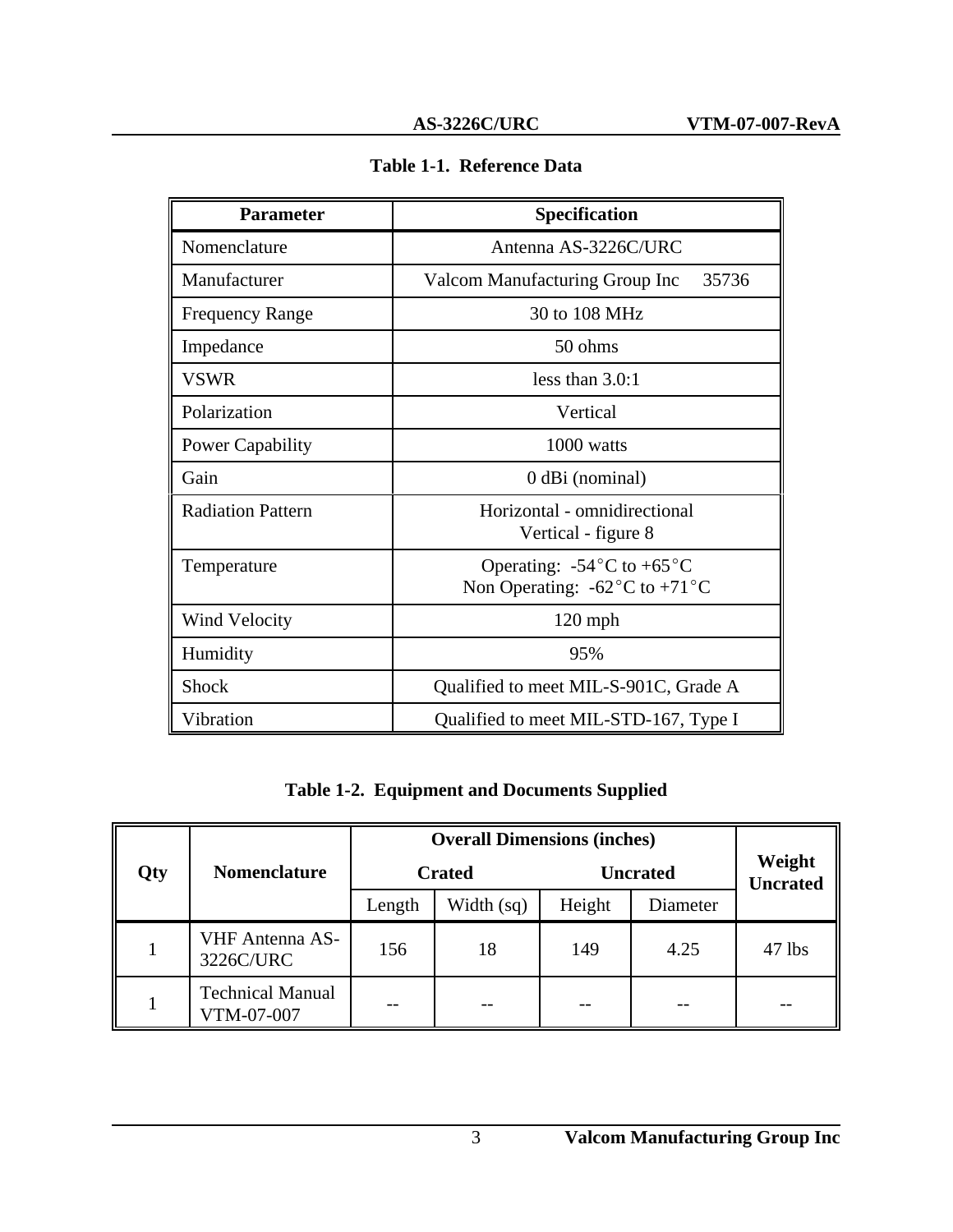| Category                          | <b>Recommended</b><br><b>Equipment</b>                                 | <b>Alternate</b>                                               | <b>Test</b><br><b>Parameter</b>                      | <b>Application</b>                                   |  |
|-----------------------------------|------------------------------------------------------------------------|----------------------------------------------------------------|------------------------------------------------------|------------------------------------------------------|--|
| Power Supply                      | <b>General Radio</b><br>Type 1203-B                                    |                                                                |                                                      |                                                      |  |
| Modulating<br>Source              | <b>General Radio</b><br>Type $1214-A$                                  | Hewlett<br>Packard<br>Generator                                |                                                      |                                                      |  |
| <b>VHF</b> Generator              | Model 608E<br><b>General Radio</b><br>Type $1211-C$ and<br>Type 1215-C |                                                                | VSWR equal to                                        | Scheduled<br>maintenance<br>and trouble-<br>shooting |  |
| Impedance<br><b>Bridge</b>        | <b>PRD</b> Electronic<br><b>Type 3302</b>                              | or less than 3.0:1<br><b>General Radio</b><br><b>Type 1234</b> |                                                      |                                                      |  |
| <b>Standing Wave</b><br>Indicator | HP Model 415B                                                          |                                                                |                                                      |                                                      |  |
| Electronic<br>Counter             | HP Type 5246L                                                          | HP Type<br>5340A                                               |                                                      |                                                      |  |
| Megohmmeter                       | Freed Type 1620                                                        | $- -$                                                          | Insulation<br>Resistance<br>greater than 1<br>megohm | Trouble-<br>shooting                                 |  |

### **Table 1-3. Equipment and Publications Required But Not Supplied**

### **Table 1-4. Field and Factory Changes**

| <b>Change Number</b> | <b>Nomenclature</b> | <b>Description</b> |  |
|----------------------|---------------------|--------------------|--|
| None                 | $- -$               | $- -$              |  |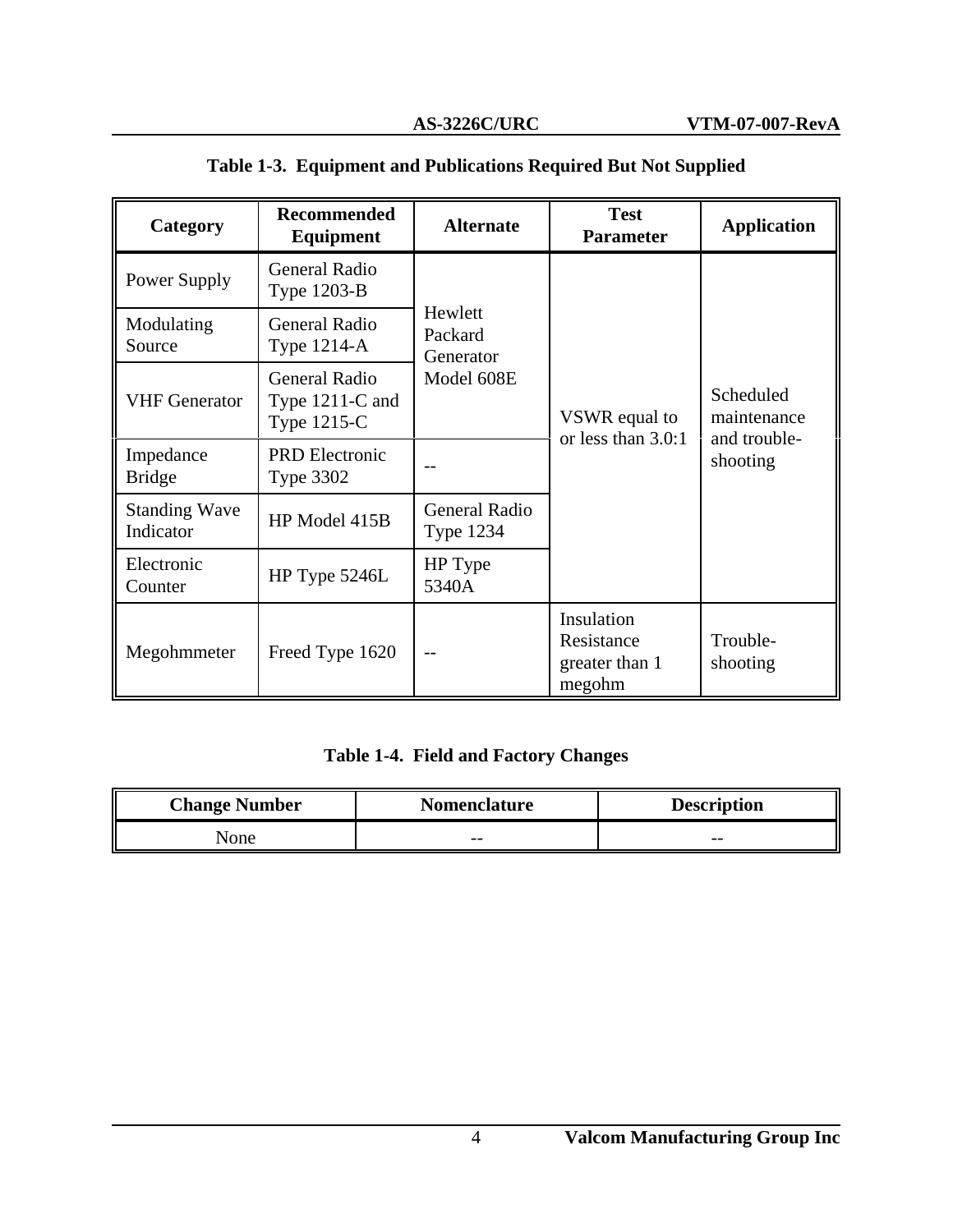### **SECTION 2 OPERATION**

**2-1. GENERAL**. The AS-3226C/URC Antenna has no operating controls or indicators. It operates only when the ship's VHF receiving and transmitting equipment is operated.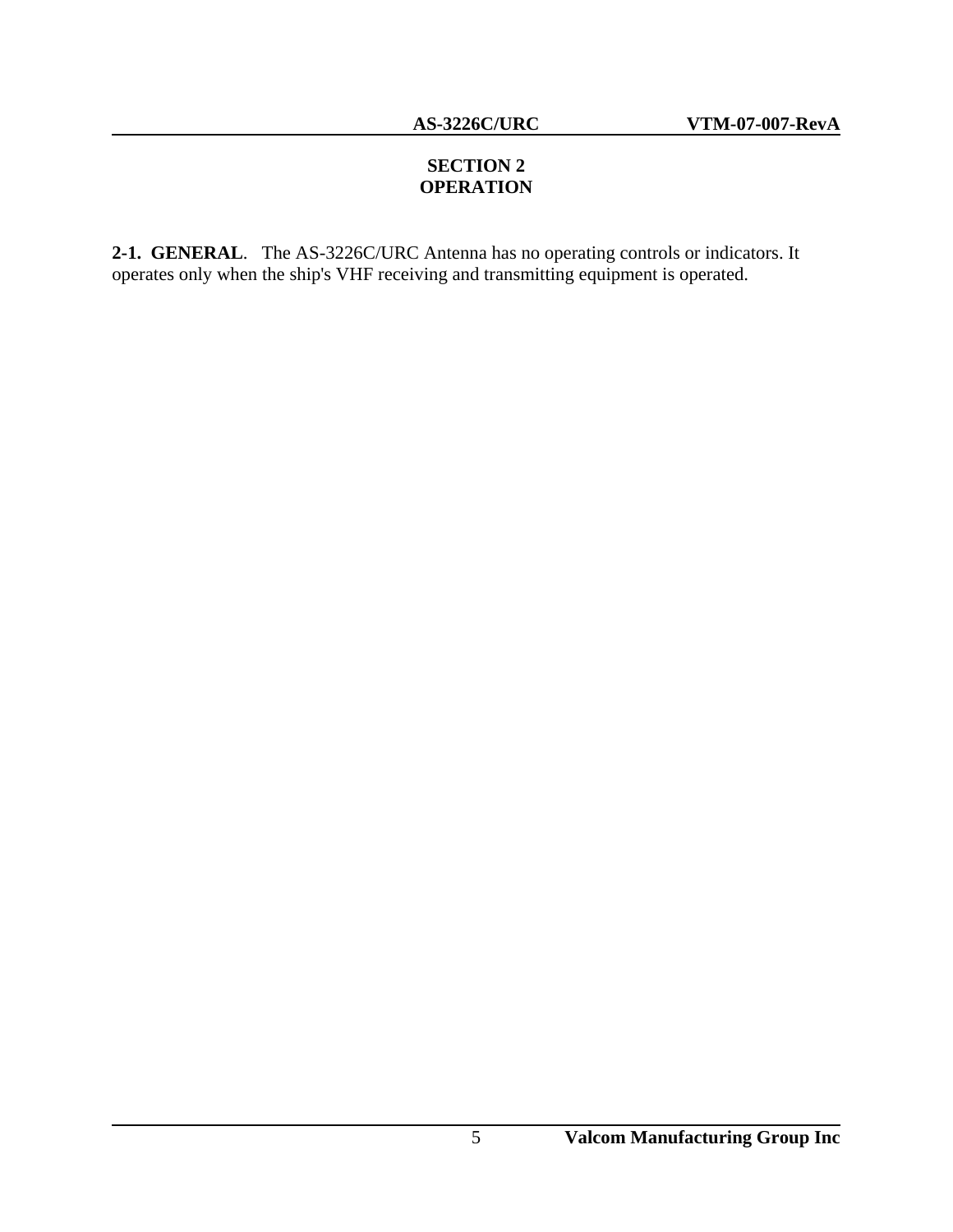#### **SECTION 3 FUNCTIONAL DESCRIPTION**

**3-1. FUNCTIONAL DESCRIPTION**. The AS-3226C/URC VHF Antenna is a general purpose, high performance, vertically polarized, broadband, balanced dipole covering the 30 to 108 MHz frequency range. It is used for either transmitting or receiving. The antenna is a cylindrical dipole radiator fed by a conventional coaxial RF line. Integrated into the antenna structure is a balancing transformer arrangement, which allows the dipole radiator to be fed in a balanced manner eliminating extraneous line currents. (see figure 3-1).

- a. Electrical Balance. The electrical balance provided for the radiating elements permits feeding the antenna directly by 50 ohm coaxial cable. The input VSWR is less than 3.0:1 on 50 ohms.
- b. Radiation Patterns. Radiation patterns for the antenna correspond to those of a balanced dipole in free space. Coverage in the plane perpendicular to the radiating elements is omnidirectional. Figure 8 coverage, with nulls off the ends of the elements, is provided in the plane of the radiators. The inherent broadband impedance characteristics make the antenna relatively insensitive to its mounting environment and minimize azimuth and zenith pattern distortion at any location.



**Figure 3-1** Balancing Transformer Arrangement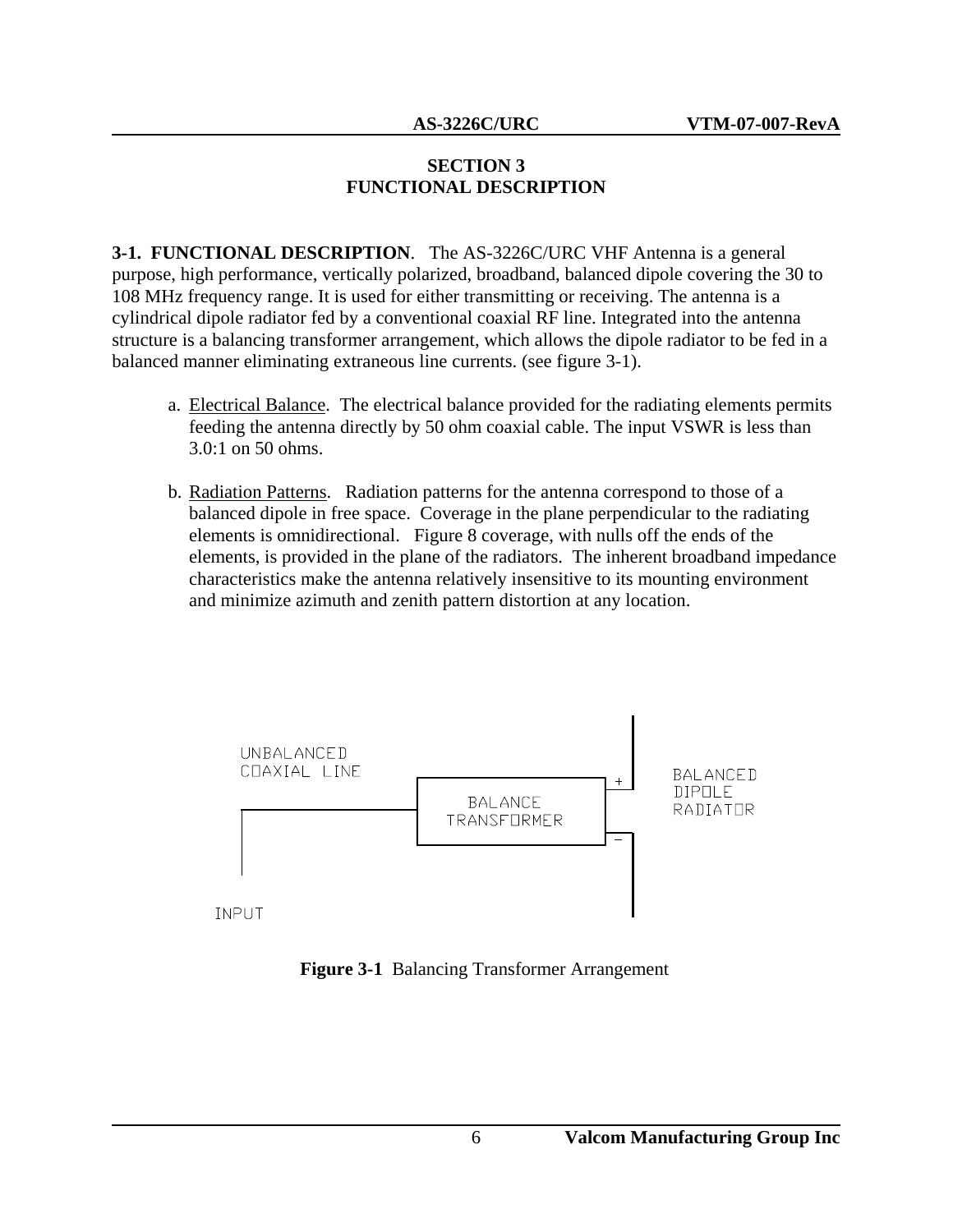#### **SECTION 4 SCHEDULED MAINTENANCE**

**4-1. INTRODUCTION**. This section provides preventative maintenance procedures and scheduled performance tests to be accomplished on a regularly scheduled basis. These procedures, performed as scheduled, will significantly reduce downtime for corrective maintenance. The arrangement of the material in this section is a scheduled maintenance action index with supporting test. The scheduled maintenance instructions in this manual are cancelled when the Planned Maintenance System (PMS) is implemented for this equipment aboard your ship or station.

**4-2. SCHEDULED MAINTENANCE ACTION INDEX**. Table 4-1 lists preventive maintenance procedures and scheduled performance tests.

**4-3. PREVENTATIVE MAINTENANCE PROCEDURES**. The following procedures included the information required for the antenna preventive maintenance:

# **WARNING**

#### **The antenna operates at 1000 watts. Ensure that the transmitting equipment is de-energized prior to performing the preventive maintenance procedure.**

- b. Visually inspect the antenna for dirt. Wash dirt off the antenna with soap and water. A technician with a minimum rating of ETN3 can perform the task.
- b. Visually check painted surfaces for wear, chipping, etc. Paint the antenna with grey epoxy enamel (MIL-P-24441). A technician with a minimum rating of ETN3 can perform this task.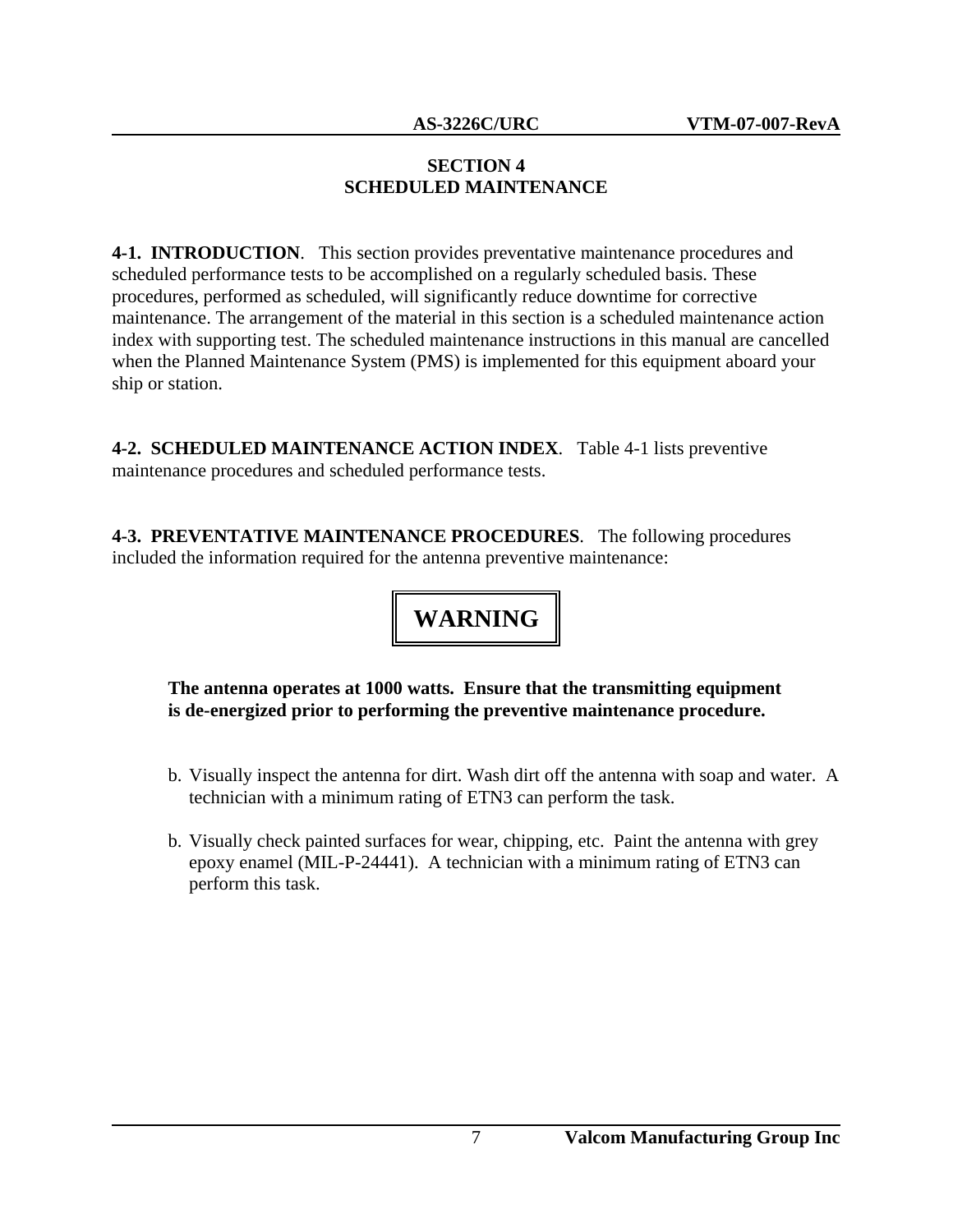**4-4. SCHEDULED PERFORMANCE TESTS**. The following procedures include the information required for checking the VSWR:

# **WARNING**

#### **The antenna operates at 1000 watts. Ensure that the transmitting equipment is de-energized when performing the following test. Also make sure the test equipment is grounded.**

a. Safety Precautions. Be sure the transmitting equipment is deenergized and the test equipment is properly grounded.

| Periodicity | <b>Maintenance Action</b>                          | Reference |  |
|-------------|----------------------------------------------------|-----------|--|
|             | Inspect antenna for dirt                           | $4 - 3.a$ |  |
|             | Check painted surfaces for wear,<br>chipping, etc. | $4 - 3.b$ |  |
|             | Check the VSWR of the antenna                      |           |  |

#### **Table 4-1. Scheduled Maintenance Action Index**

- b. Tools and Test Equipment. No tools are required. The power supply, modulating source, VHF generator, impedance bridge, standing wave indicator and electronic counter in table 1-3 are used for this check.
- c. Title of Test. The title of the test to be performed is VSWR Test.
- d. Minimum Rating of Technician. A technician with a minimum rating of ETN3 can perform this task.
- e. VSWR Test Setup. Figure 4-1 shows the VSWR test setup for the antenna.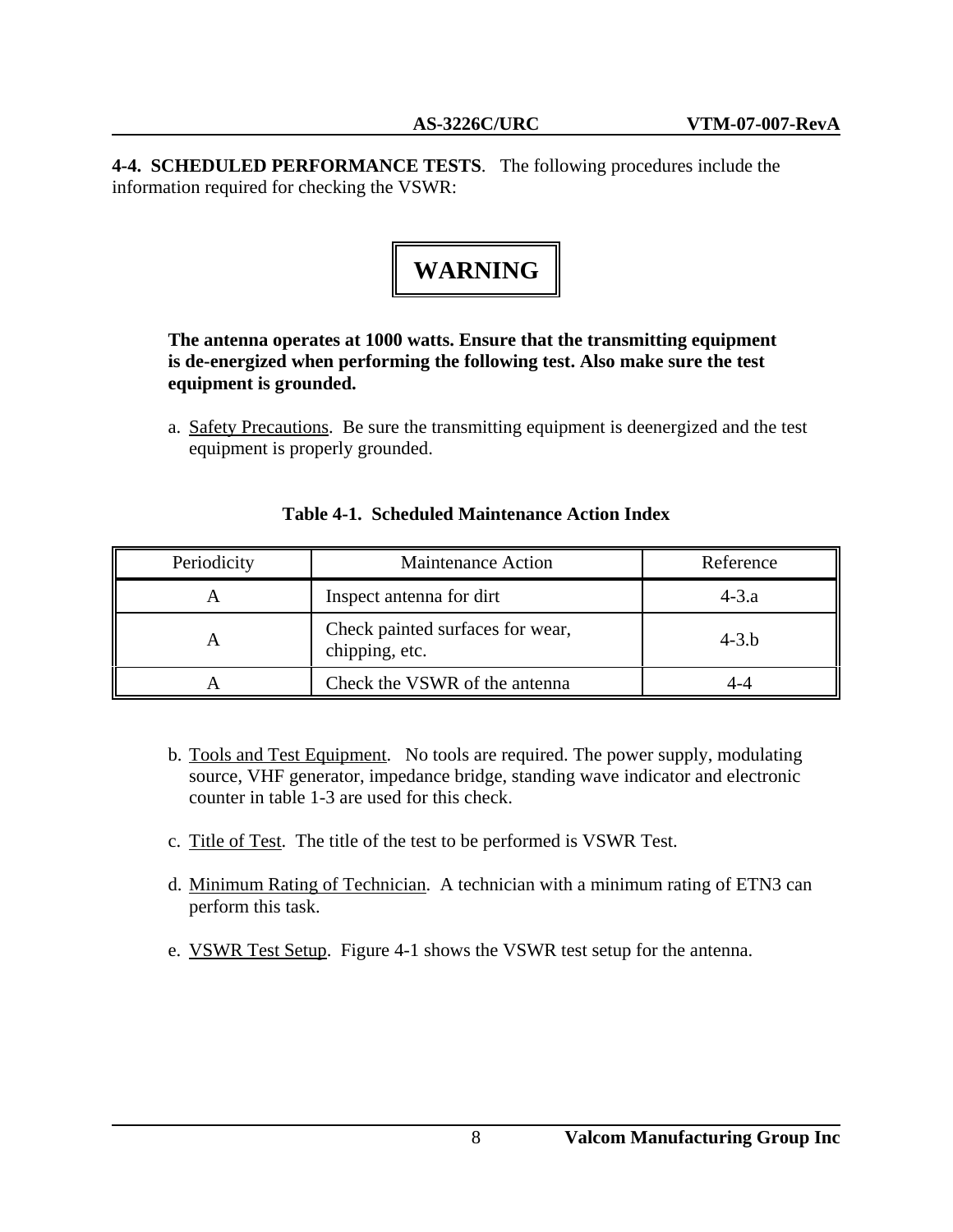- f. Procedures.
	- (1) Prepare test setup as shown in figure 4-1.
	- (2) At 10 MHz intervals between 30 MHz and 100 MHz, inclusive, plus 108 MHz, perform the following steps.
	- (a) Tune VHF generator to desired frequency as indicated on electronic counter.
	- (b) Tune impedance bridge for maximum reading as indicated on standing wave indicator.
	- (c) Set reference level on standing wave indicator to 1.0 on SWR scale.
	- (d) Tune impedance bridge for minimum reading as indicated by standing wave indicator.
	- (e) Read VSWR on standing wave indicator on SWR scale.
- g. Test Values. If VSWR is 3.0:1 or greater, internal damage is indicated.
- h. Corrective Action. Refer to table 5-3 for corrective actions.



**Figure 4-1** VSWR Test Setup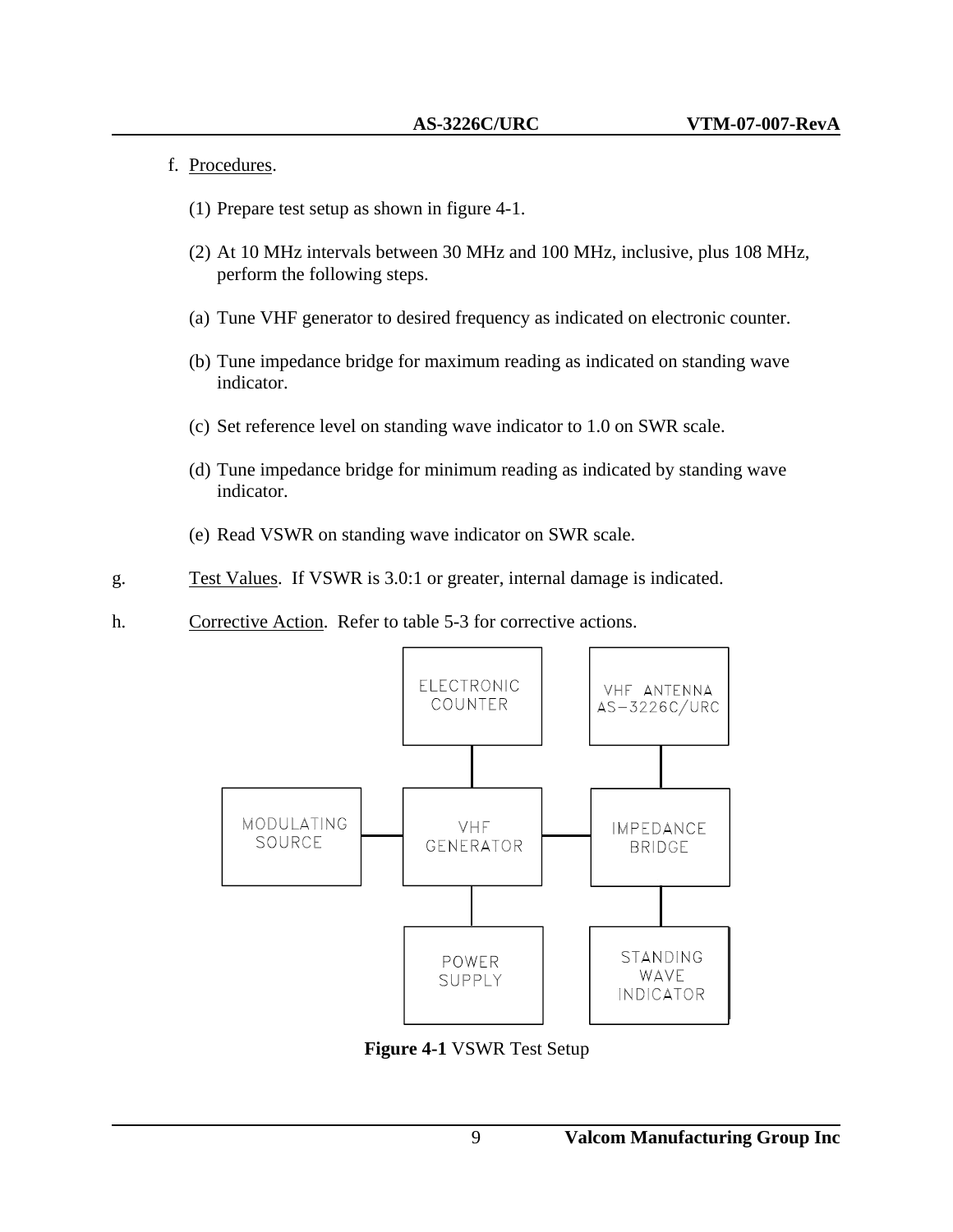#### **SECTION 5 TROUBLESHOOTING**

**5-1. INTRODUCTION.** Transmission trouble in the receiving or transmitting system of which the AS-3226C/URC VHF Antenna is a part may be caused by trouble in the antenna, in another piece of equipment, or in the transmission line. If trouble occurs, check to determine that the equipment and the RF transmission line being used with the antenna are functioning properly before attempting to follow the procedures described in this section. The antenna is essentially a sealed assembly and as such is non repairable.

**5-2. TROUBLESHOOTING INDEX**. Table 5-1 lists possible troubles with references to the appropriate procedures in this section.

**5-3. MAINTENANCE TURN-ON PROCEDURE**. The AS-3226C/URC VHF Antenna is turned on when the ship's VHF receiving and transmitting equipment is turned on.

**5-4. TROUBLESHOOTING PROCEDURES**. Table 5-2 is a troubleshooting procedures table.

| <b>Functional</b><br>Area      | <b>Troubleshooting</b><br>Paragraph | <b>Troubleshooting</b><br><b>Diagram</b> | <b>Functional</b><br><b>Description</b><br>Paragraph | <b>Alignment</b><br><b>Adjust</b><br>Paragraph |
|--------------------------------|-------------------------------------|------------------------------------------|------------------------------------------------------|------------------------------------------------|
| Subnormal antenna<br>operation | $5 - 4$                             |                                          | $3-1$                                                | $6-2$                                          |

**Table 5-1. Troubleshooting Index**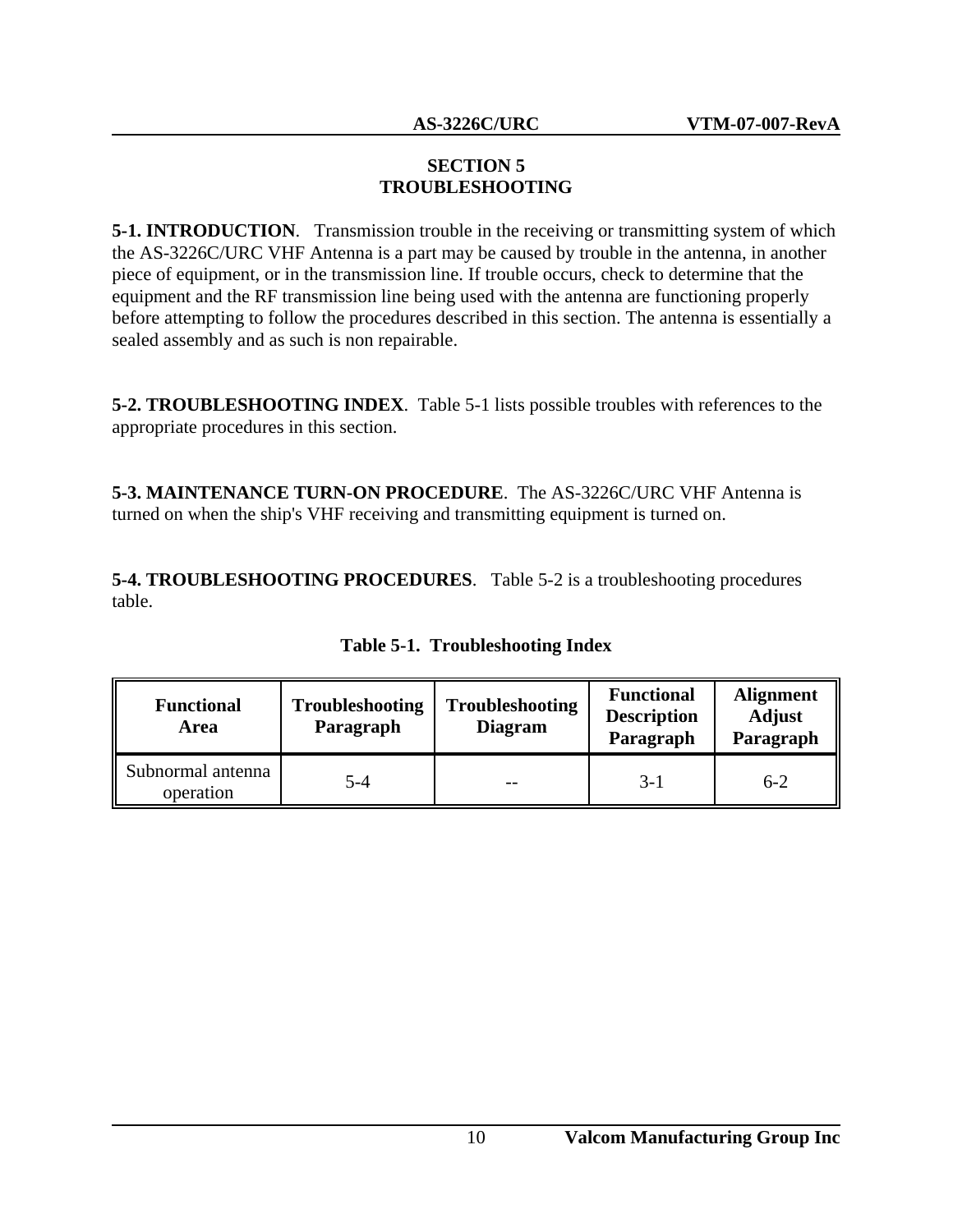|  | <b>Table 5-2. Troubleshooting Procedures</b> |  |
|--|----------------------------------------------|--|
|--|----------------------------------------------|--|

| <b>SYMPTOM</b>                                                                                                                                        | <b>PROBABLE CAUSE</b>                                                                       | <b>CORRECTIVE ACTION</b> |
|-------------------------------------------------------------------------------------------------------------------------------------------------------|---------------------------------------------------------------------------------------------|--------------------------|
| Low insulation resistance (less)<br>than one megohm as indicated<br>by megohmmeter connected<br>between inner and outer<br>conductors of RF connector | 1. Defective RF connector<br>or RF gasket.<br>2. Defective internal<br>assembly in antenna. | Replace antenna.         |
| High VSWR (greater than 3.0:1)<br>as indicated by VSWR test<br>described in paragraph 4-4.                                                            | 1. Defective RF connector<br>or RF gasket.<br>2. Defective internal<br>assembly in antenna. | Replace antenna.         |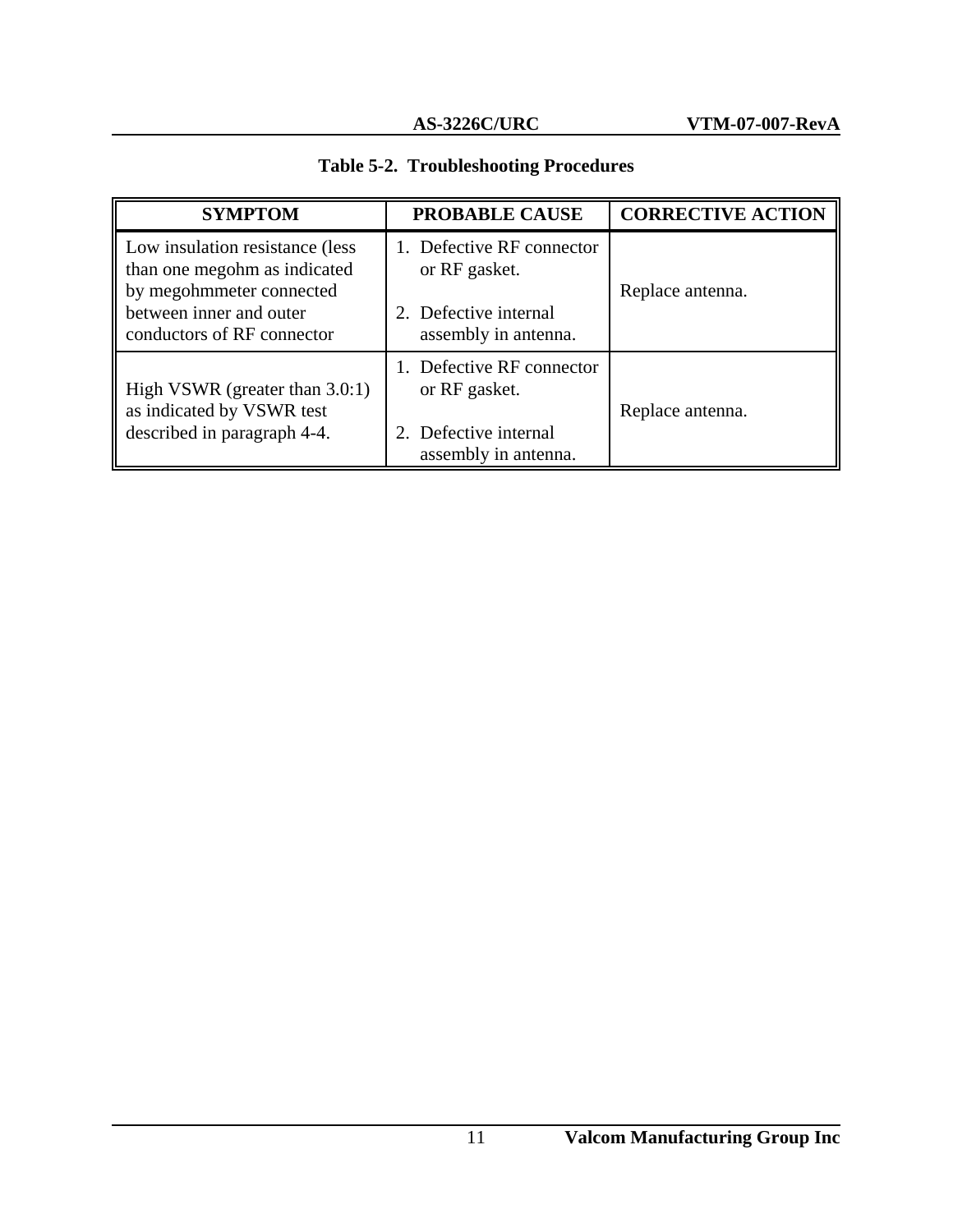#### **SECTION 6 CORRECTIVE MAINTENANCE**

**6-1. INTRODUCTION**. No corrective maintenance can be performed on the AS-3226C/URC VHF Antenna.

**6-2. ADJUSTMENTS AND ALIGNMENT**. No adjustments and alignment are applicable to the antenna.

**6-3. REPAIR**. No repair of the antenna or any of its parts is applicable.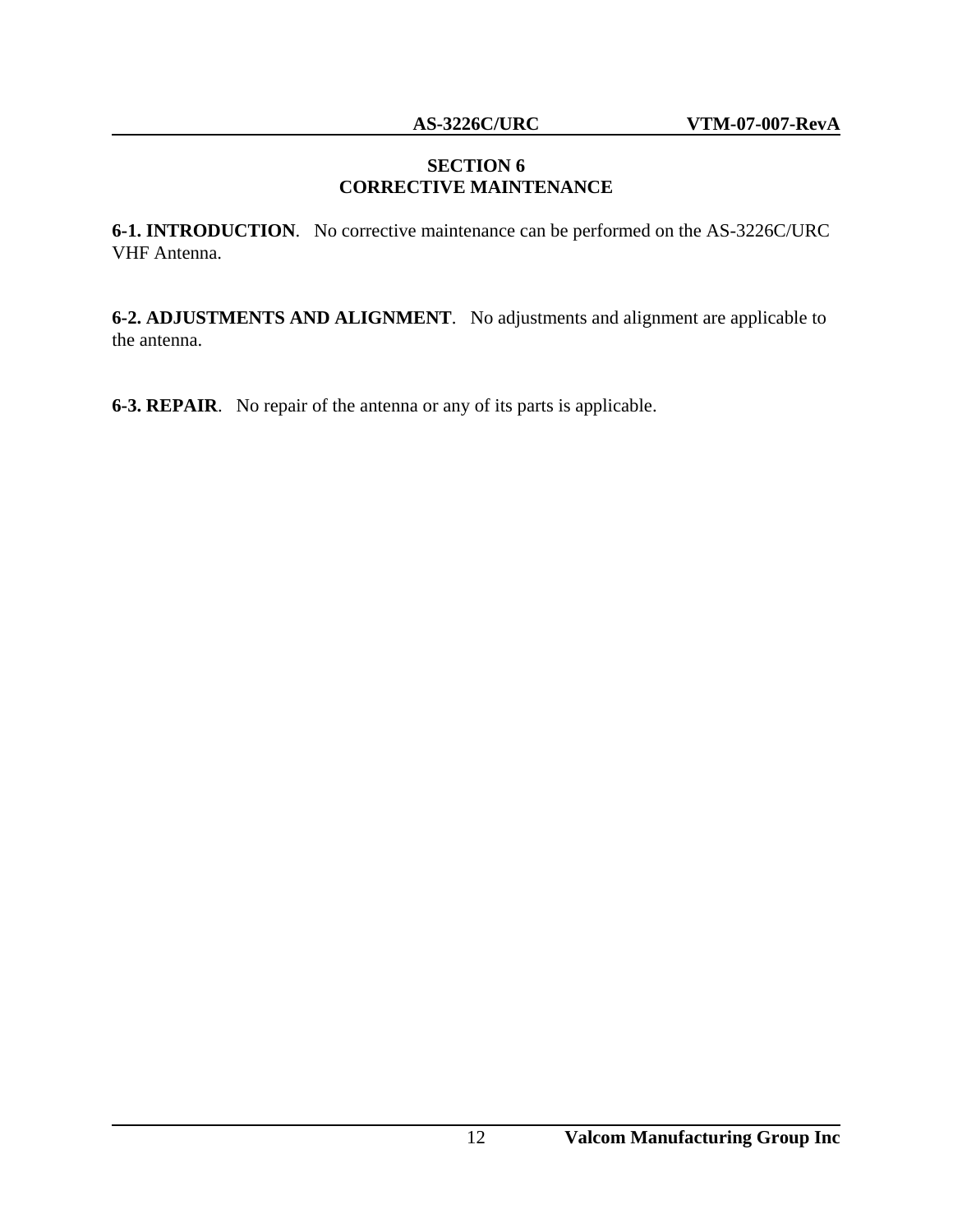#### **SECTION 7 PARTS LIST**

**7-1. INTRODUCTION**. The parts list for the antenna identifies all shipboard, tender, and shore-based repair parts including attaching hardware. The parts list is arranged in two tables as follows:

Table 7-1. List of Parts Table 7-2. List of Manufacturers

- a. List of Parts. Table 7-1 lists the parts of the AS-3226C/URC Antenna as shipped.
- b. List of Manufacturers. Table 7-2 contains the name, address, and Federal Supply Code for Manufacturers of the manufacturers supply items for the equipment as referenced in Table 7-1.

#### **Table 7-1. List of Major Units**

| <b>UNIT NUMBER</b> | <b>NOMENCLATURE</b> |                     |             |
|--------------------|---------------------|---------------------|-------------|
|                    | Name of Unit        | Designation         | Page Number |
|                    | VHF Antenna         | <b>AS-3226C/URC</b> |             |

#### **Table 7-3. List of Manufacturers**

| <b>Valcom Manufacturing Group, Inc.</b>                                                       | <b>Cage Code: 35736</b>                                                                                             |
|-----------------------------------------------------------------------------------------------|---------------------------------------------------------------------------------------------------------------------|
| <b>Postal address:</b>                                                                        | <b>Shipping address:</b>                                                                                            |
| Valcom Manufacturing Group Inc<br>P.O. Box 603<br>Guelph, Ontario<br>Canada<br><b>N1H 6L3</b> | Valcom Manufacturing Group Inc<br>175 Southgate Drive<br><b>Hanlon Industrial Park</b><br>Guelph, Ontario<br>Canada |
|                                                                                               | <b>N1G 3M5</b>                                                                                                      |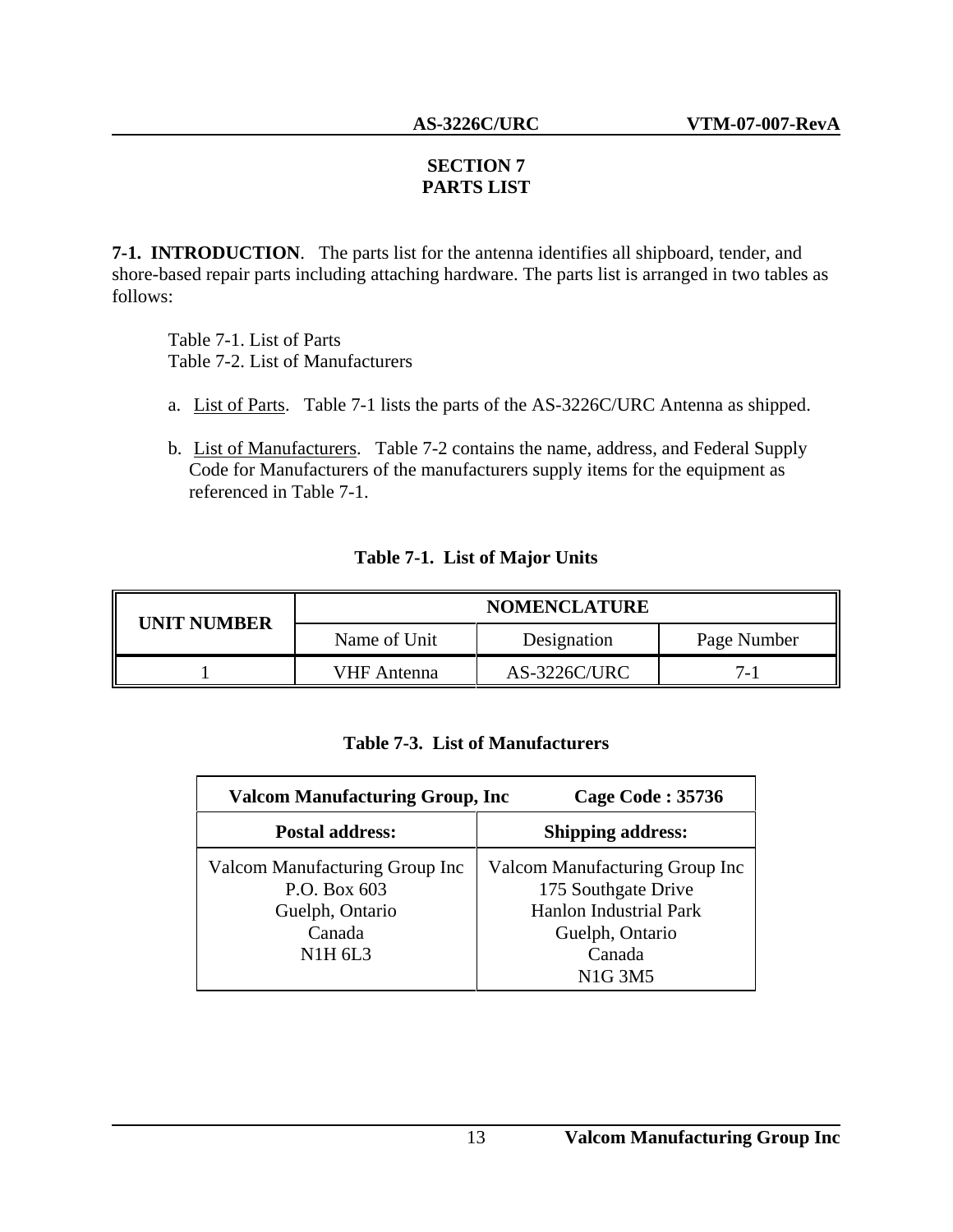#### **SECTION 8 INSTALLATION**

**8-1. SITE INFORMATION**. The AS-3226C/URC VHF Antenna is designed primarily for shipboard installation. The antenna can also be used at shore installations. The antenna should be installed in a non-obstructed environment, preferably more than 30 feet from any contiguous structures, such as masts, bulkheads, or other metal objects.

**8-2. TOOLS AND MATERIALS REQUIRED**. No special tools and materials are required for installation.

**8-3. UNPACKING AND REPACKING**. Table 1-2 gives data on the overall dimensions, volume, and weight of the crated antenna. To unpack, carefully pry off the cover, and remove the antenna from the container. Save the container to pack the antenna for reshipment. No special handling procedures are required; observe normal precautions when handling the antenna.

**8-4. FOUNDATION**. The antenna should be installed vertically on a mounting plate that has bolt holes matching those in the antenna base (see Figure 8-1). The mounting plate must have a center hole to accommodate the transmission line to the antenna.

**8-5. INPUT REQUIREMENTS**. The antenna has an RF power handling capability of 1000 watts in the 30 to 108 MHz frequency range.

**8-6. INSTALLATION PROCEDURES**. After unpacking the antenna, proceed with its installation as follows:

- a. Examine the exterior of the antenna for damage; make sure that the RF connector is not deformed, misaligned, or fractured.
- b. Perform an insulation resistance test in accordance with step 1 of Table 5-2.
- c. Check the voltage standing wave ratio in accordance with paragraph 4-4.
- d. Place the antenna on its mounting plate. Tilt the antenna to connect the input cable to the RF connector.
- e. Secure the antenna to its mounting plate with six 1/2 in. bolts.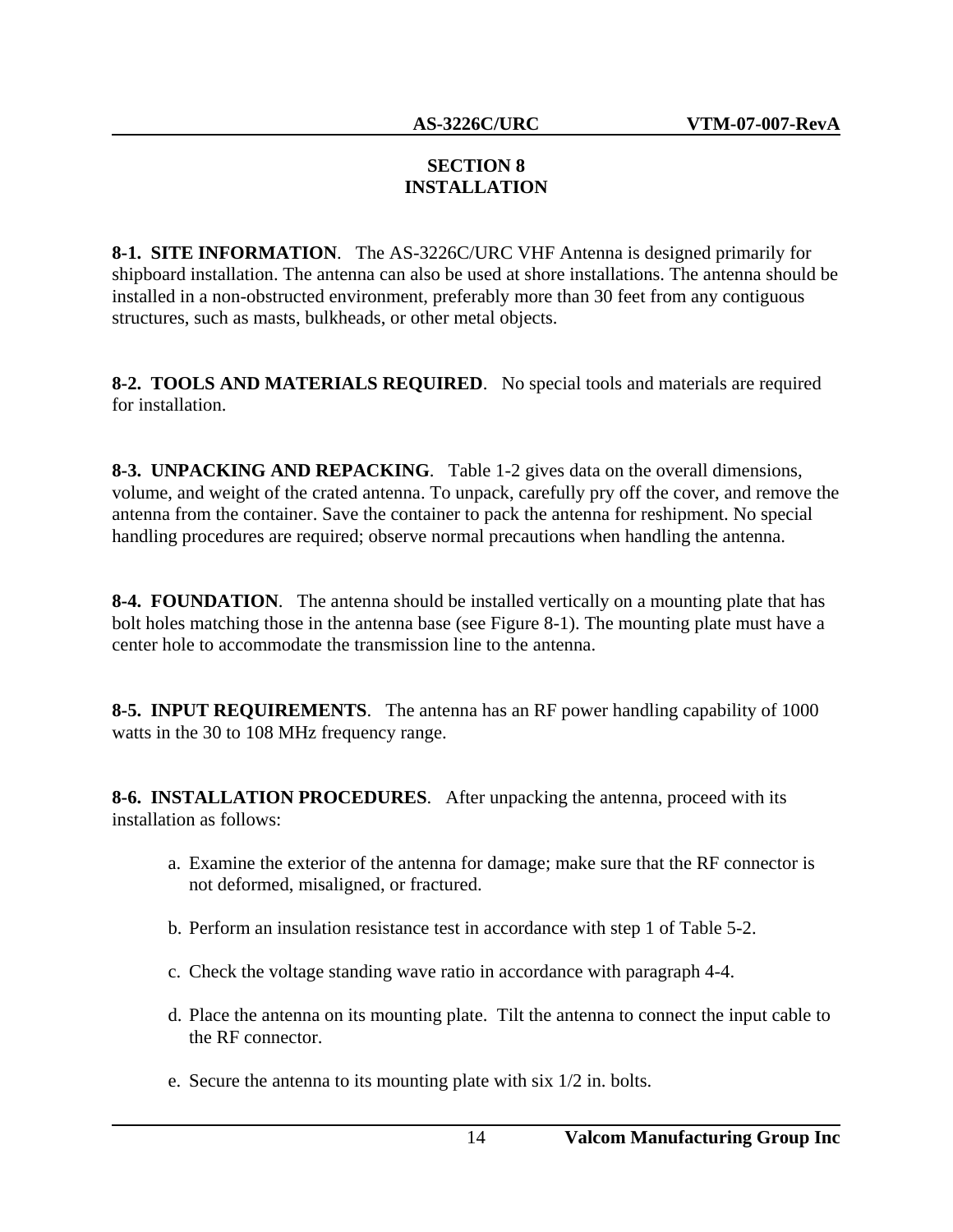**8-7. INSTALLATION CHECKOUT**. Checkout of the antenna after installation can only be accomplished by operating the ship's receiving and transmitting equipment that is used with the antenna.